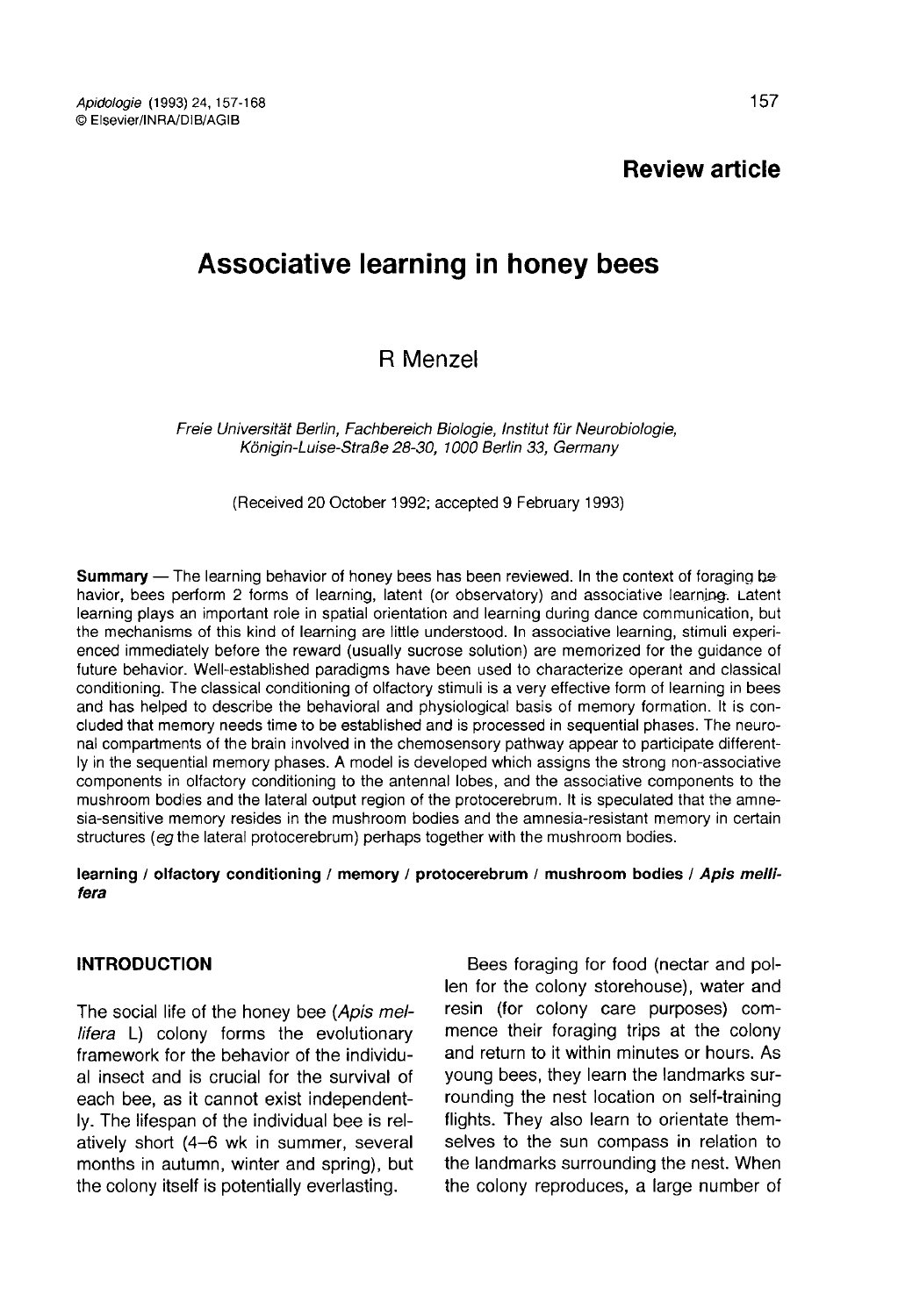the well-experienced bees leave the colony, together with the old queen, in search of a new nesting place. During this process, each bee has to replace the old memory of its terrestrial and celestial orientation cues with a new memory (Lindauer, 1955, 1959, 1967; von Frisch, 1967). Food is collected from flowers when and wherever available and is stored for periods of starvation. Consequently, the innate search image for food sources has to be very general, and individual associative learning processes are most important for the effective accomplishment of foraging activities. Celestial and terrestial cues, position in relation to landmarks and features (color, shape, odor, etc) of the new feeding place are learned afresh for each new location. An individual bee may collect food from only one location and one kind of flower during its lifetime, but in most cases, each bee will visit many different place and learn many different flower cues throughout its lifespan.

Within the colony, the foragers communicate using ritualized body movements (waggle dance), which encode the distance, direction and relative profitability of the food source. The odor of the food source can be smelled by the attending bees from the hairy body of the dancing bee and, in the case of nectar collection, the collected food may be sampled, as the dancer offers minute amounts for tasting. The relative profitability of the food source is estimated by the foraging bee on the basis of how quickly its sample is taken up by the young receiving bees at the colony entrance. Since the young receiving bees register the needs of the colony (brood condition, storage space, size and density of the colony) and the quality of the incoming food, the feedback to the individual forager provides the necessary information for quick adjustments to the colony's needs and a relative rating of its foraging behavior (von Frisch, 1967; Seeley, 1985a, b).

The study of learning in bees has focused on appetitive learning in the context of food collection, because experimentation is most convenient under these conditions: stimuli are easily selected and stimulus-response conditions can be accurately controlled. Since an average colony contains > 40 000 foraging bees, a virtually unlimited number of test animals are available and can be motivated to search for food by means of the recruitment behavior of experienced bees. Motivation for both recruitment and seach behavior can be manipulated by the concentration of the sucrose reward. Because bees learn very fast (often by a single trial), experimentation is facilitated. The experimental insect returns to the artificial feeding station reliably and shuttles back and forth between the colony and the feeding station at intervals of minutes. Choice behavior can be easily tested because extinction procedures have little effect and search motivation is high. The training procedure of individually marked bees is also used effectively to study other forms of learning (eg latent learning during orientation to celestial and terrestrial cues) and cooperative behavior in the colony (dance communication, allocation of social duties) (von Frisch, 1967; Lindauer, 1967; Menzel, 1985; Seeley, 1985b; Gould, 1986b).

Genetic predispositions to learning may be of particular importance in insects. It is often assumed, though with limited experimental verification, that the small brain of an insect (in the bee: 1 mm3, 900 000 neurons) might be more effective if it had a particularly large proportion of stereotyped behaviors, genetically controlled connections and a preprogrammed switchboard of potential neural contacts. In other words, sensory cues may be preordained, motor programs adjusted only within strict limits, reinforcing conditions preprogrammed so that associations can be formed quickly but selectively, and internal memory pro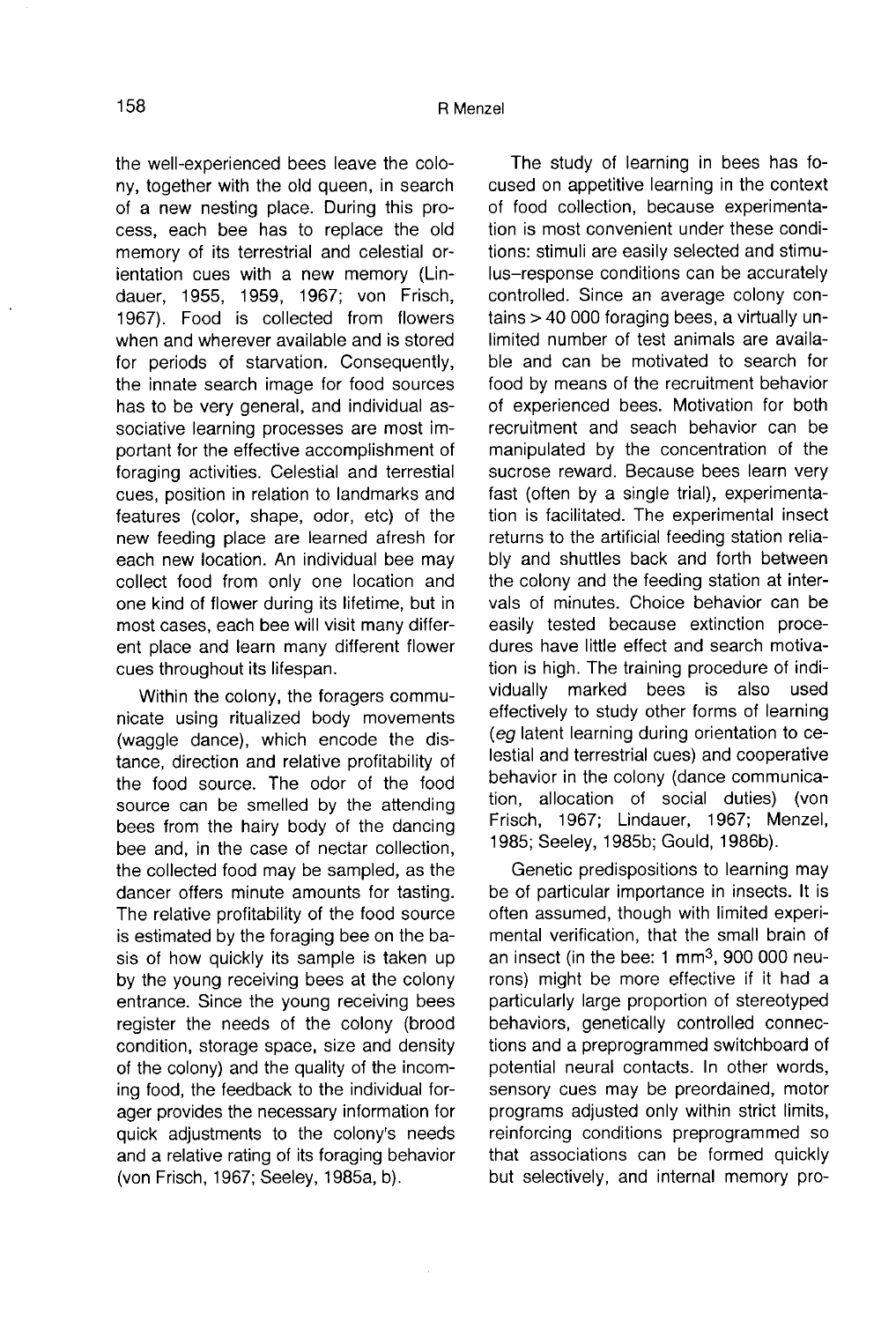cesses may run under the tight control of automatic storage routines (Gould and Marler, 1984; Menzel, 1984). In view of this, it is astounding how adaptable the behavior of bees actually is, how important learning phenomena are, how persistent the memories are, and how many signals and motor programs are learned. The genetic frame for learning has, therefore, to be quite broad in order to allow the establishment of new neural connections under the conditions of learning rules (Menzel, 1990; Menzel et al. 1993).

### APPETITIVE LEARNING IN THE NATURAL CONTEXT

When a searching bee discovers a source of sweet solution, eg an artificial feeder with sucrose solution, it quickly learns to associate the surrounding visual and olfactory signals with the reward. Acquisition functions indicate that olfactory stimuli (eg floral odorants) are learned within 1-2 learning trials, colors within 1-5 learning trials, and black and white patterns from the 5th learning trial onward. Most of this learning is forward conditioning, because signals perceived before the reward are most strongly associated, whereas those perceived during the reward or during the departure flight are associated less effectively or not at all.

More recently, it has been demonstrated that bees perform a specific behavior on departure, which leads to learning of new and unexpected cues (Lehrer, 1991). If visual cues are different from those experienced before, the bee does not fly away immediately after completion of feeding, but rather turns around in flight and looks back at the feeding place. The occurrence of this behavior correlates with the choice behavior at the next visit. It is therefore concluded that bees learn the new conditions during their look-back behavior. However, it is not known whether this behavior indicates a backward conditioning, because the unconditioned stimulus has not yet been identified for this kind of learning.

During departure from a newly-discovered natural food source, the bees perform circular flights at an increasing distance from the feeding place. Most learning during this phase is directed towards more distant signals such as landmarks, celestial cues and the direction of and distance between the food source and the colony. It is not known what kind of learning guides the bee during the circular observatory flights. Associative learning is unlikely, because bees transported to an unknown place perform the same circling flights and learn to fly back to the hive along the shortest possible route without being fed at the release site (Menzel, 1989). What bees report through their dance behavior within the colony also relates to their experience during the return flight to the colony. It appears from these results that both forward and observatory learning are effective in learning of freely-flying bees.

Long-distance orientation (usually up to several kilometers) requires the learning of signal sequences and the retrieval of context-specific memories. It is indeed possible to train bees to different visual cues in a sequence within one foraging bout (Collett and Kelber, 1988). They also learn to associate a particular time of day with a particular set of stimuli (eg flight direction, distance, color or odor) (von Frisch, 1967).

Reversal learning, overlearning and multireversal learning are effective learning phenomena. The speed of reversal learning in a dual forced-choice situation is at first retarded in proportion to the increasing number of initial learning trials on 1 of 2 alternatives, and strongest resistance to reversal learning is reached after 5-10 initial trials. If the number of initial learning trials exceeds 10 trials, reversal to the other al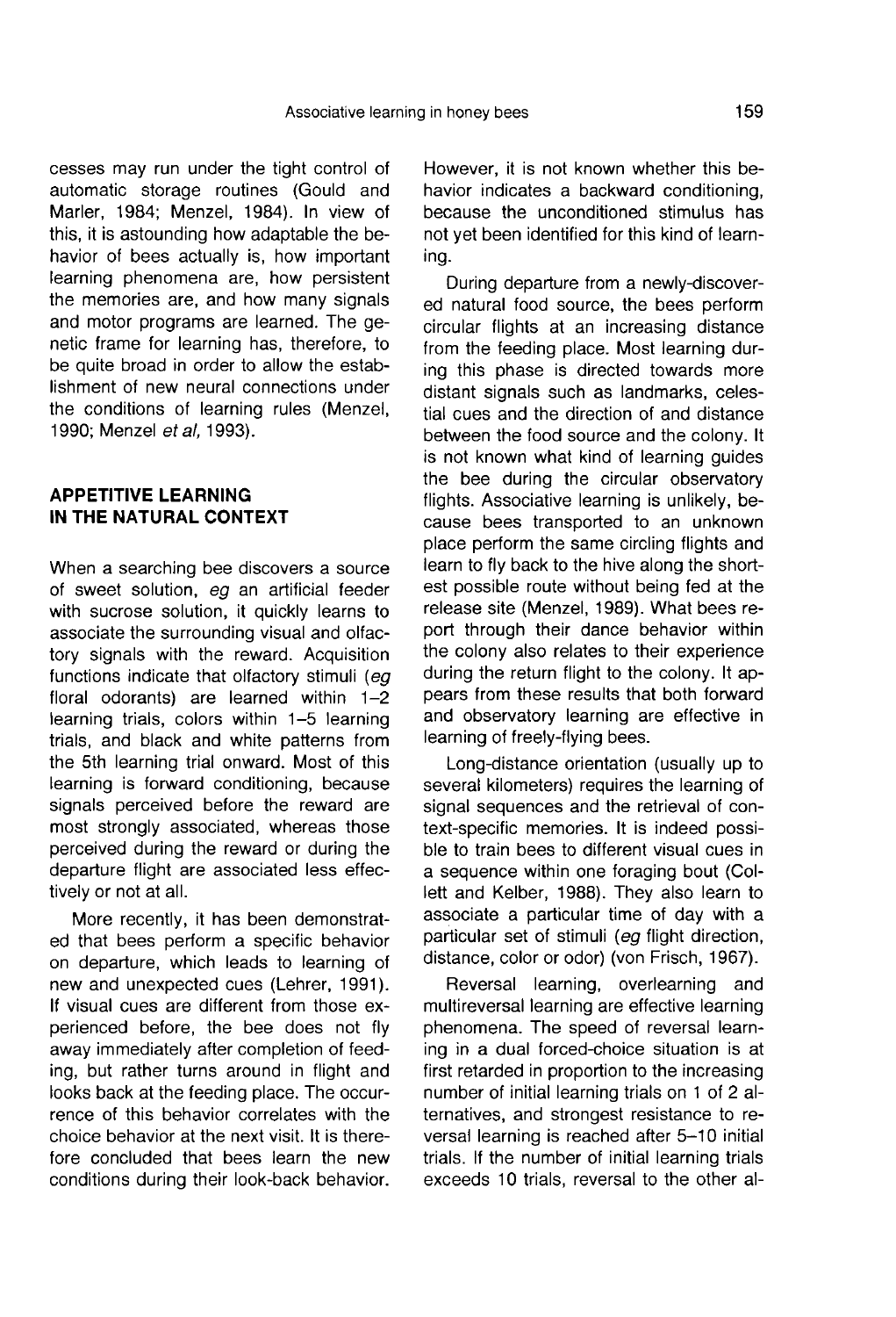ternative is increasingly favored (overlearning reversal effect) (Menzel, 1969). Such an overlearning reversal effect is also known to exist in other animals and is interpreted either as a loss of US strength of expected (already learned) signals or a loss of attention to the conditioned stimuli (CS) as a result of a general decrease in motivation (Rescorla and Wagner, 1972). In bees, the general motivation does not change throughout the series of learning trials, which might indicate a decrease in the associative strength in predicted US presentations as a mechanism. Multireversal schedules with fixed performance schedules reveal a learning strategy that, after many reversals, leads to a decrease in the number of reversed learning trials necessary to reach a constant level of choice preference. This would seem to indicate an acquired strategy to assimilate reversal learning (Meineke, 1978; Bitterman, 1988). However, the effect is quite small and depends greatly on the design of the experiment and the conditioned stimuli used (Menzel, 1990).

The experimental procedures which test the ability of an insect to adapt its perfor mance to reward schedules are Skinner's (1938) continuous, fixed ratio and fixed interval reinforcement schedules (CR, FR<br>and FI respectively). Bees develop a higher resistance to extinction in a FR than in a CR schedule. In an FI reinforcement schedule, bees show lower response rates than those in an FR schedule. FR schedules of up to 1 reinforcement out of 30 trials and FI schedules with up to 90 s between reinforcements are reached after several days of training (Grossmann, 1973). This behavior appears to be an adaptation to ecological conditions, since only a fraction of the flowers on which bees alight provide nectar and/or pollen, and these rewards are usually minute. Additional operant learning phenomena in honey bees were studied in the tradition of experimental psychology and have been reported by Bitterman (1988).

The study of operant and latent learning in bees in a natural behavioral context has provided many examples of impressive and complex actions (von Frisch, 1967). How complex is the mind of the honey bee? Are there indications of mental operations that, in the absence of behavioral acts, may be interpreted as internal operations of learned representations? When a bee is transported in a dark box from the hive to any site within its foraging area ( $\approx 2$ ) km radius), it will recognize the landmarks surrounding the hive very well and return to it reliably and quickly. Do bees under these conditions consult a mental map of the landmarks which would allow them to calculate the shortest flight path, although they have never experienced this flight path before?

Gould (1986a) reported experiments which appear to favor such an interpretation. Recent experiments, however, support the conclusion that bees use a different strategy (Wehner and Menzel, 1990). They appear to apply a hierarchy of bestmatching rules to different kinds of orientation marks. The celestial cues (sun, polarized light pattern) rank highest. Bees always start to fly according to the sun compass. If that flight path produces a mismatch with the long distance landmarks (landmarks without motion parallax, eg profile of horizon) they gradually switch to these landmarks and fly according to the best match between the memorized and the actually experienced pattern. When this flight path brings them close to local landmarks (landmarks with motion parallax) in the hive surroundings (or the feeding place if they are motivated for foraging), then they home in by a successive search for the best match with the local landmarks (Cartwright and Collett, 1983). The rank order of the orientation marks (celestial, distant and local cues) and the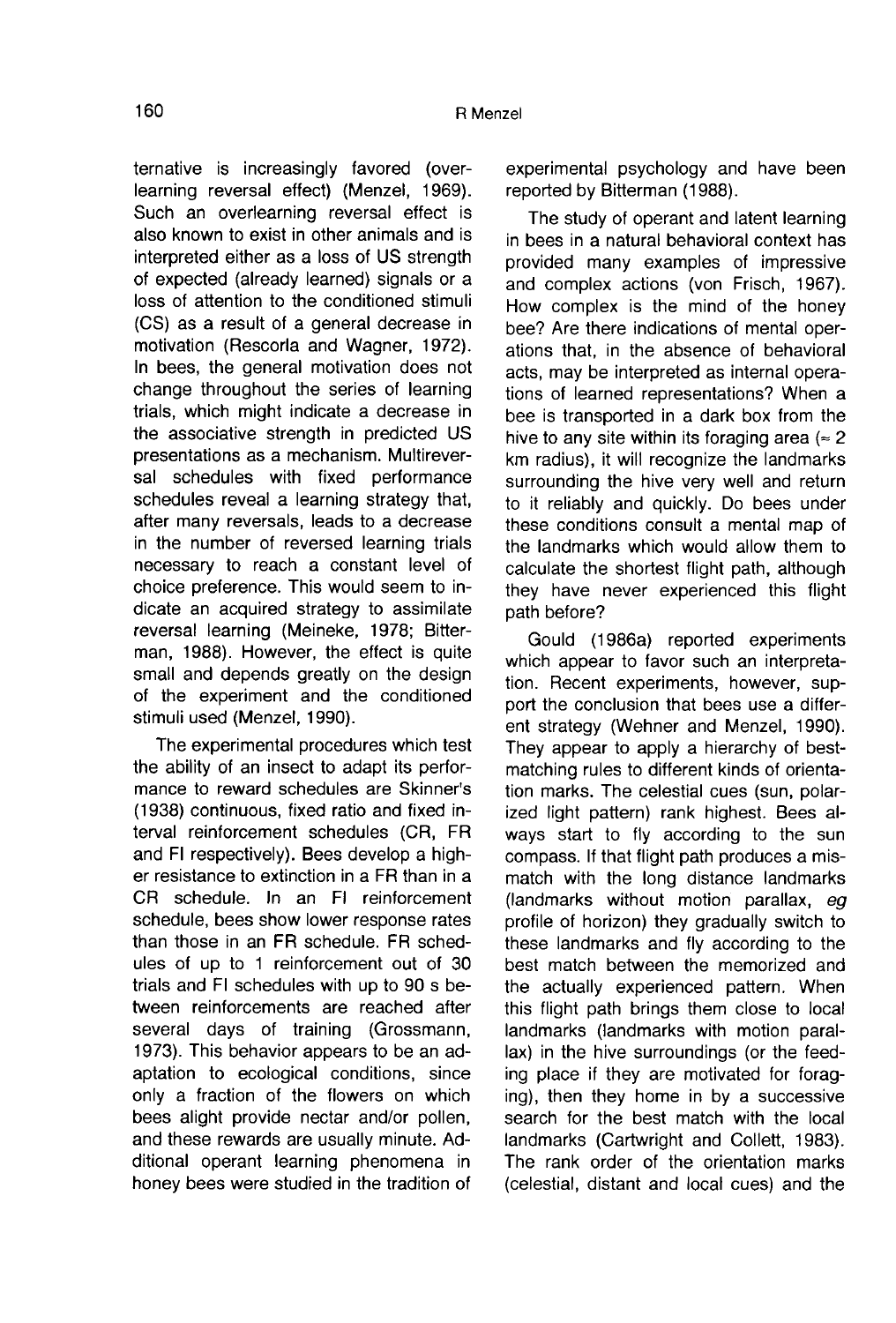precision with which the matching is applied depends on the level of experience regarding each of these orientation marks. It thus appears that mental operations on a representational level have not to be assumed to explain the impressive capability of bees during long-distance flights.

#### REFLEX CONDITIONING

Classical conditioning of reflexes is a most convenient way to study the behavioral and neural mechanisms of associative learning. In the honey bee, proboscis extension reflex (PER) to a sucrose stimulus at the antennae is a reliable reflex in the context of feeding. The bee will extend its proboscis (tongue) reflexively when the antennae are touched with a drop of sucrose solution. It can be conditioned to olfactory or mechanical stimuli (conditioned stimuli, CS), even under conditions where the insect is harnessed in a tube (Kuwabara, 1957) or prepared for physiological studies (Menzel et al, 1974, 1991, 1993; Menzel, 1990). The PER and its conditioning to a CS is highly dependent on hunger-induced motivation.

The associative nature of PER conditioning has been established by demonstrating that only forward pairing of CS-US sequences are effective in various control groups (unpaired CS and US, CS or US only presentations), and via differential conditioning of the 2 olfactory stimuli. The predictive value of the CS depends on the reliability with which it is causally related to the US. For example, repeated exposure to the CS in unpaired trials reduces its acquisition in subsequent conditioning. In differential conditioning, the reversal to the initially unpaired stimulus is slower after more frequent initial unreinforced preexposure than after a lesser number of pre-exposures. The same applies for USonly pre-exposures in an otherwise reinforced context. Partial reinforcement schedules have little effect on the acquisition function, because extinction trials do not alter the CR probability but increase the resistance to extinction and other measures of learning (Menzel, 1990).

Blocking and overshadowing experiments are used to characterize the informational content of the CS (Rescorla, 1988). In PER conditioning, olfactory stimuli overshadow mechanical stimuli, and blocking effects are not found. This indicates that attentiveness is not a limiting factor, and that the salience or associability of a stimulus (olfactory over mechanical) is an important factor. Second-order conditioning is a procedure which tests whether a CS can acquire the potential of an US. This has also been demonstrated for olfactory PER conditioning (Bitterman et al, 1983; Menzel, 1990). The strength of the effect is highly dependent on the CS used. Citral, a particularly salient CS and chemical component of an attraction pheromone produced by bees to mark food sources, has the strong potential of an acquired US; more neutral odors (eg octanal) have a weak potential for second-order conditioning.

# SEQUENTIAL MEMORY PROCESSING

A stable lifelong memory is formed even after only a few learning trials. Harnessed bees prepared for olfactory PER conditioning do not survive long enough to allow testing of their memory over periods of > 2-3 d, but retention remains high during this period, even after only 1-3 conditioning trials. After a single learning trial, the retention curve follows an early biphasic time course and a slowly decreasing slope in the long-term range (fig 1). The early memory phase in the minute range is particularly susceptible to both extinction and reversal learning, whereas the consolidat-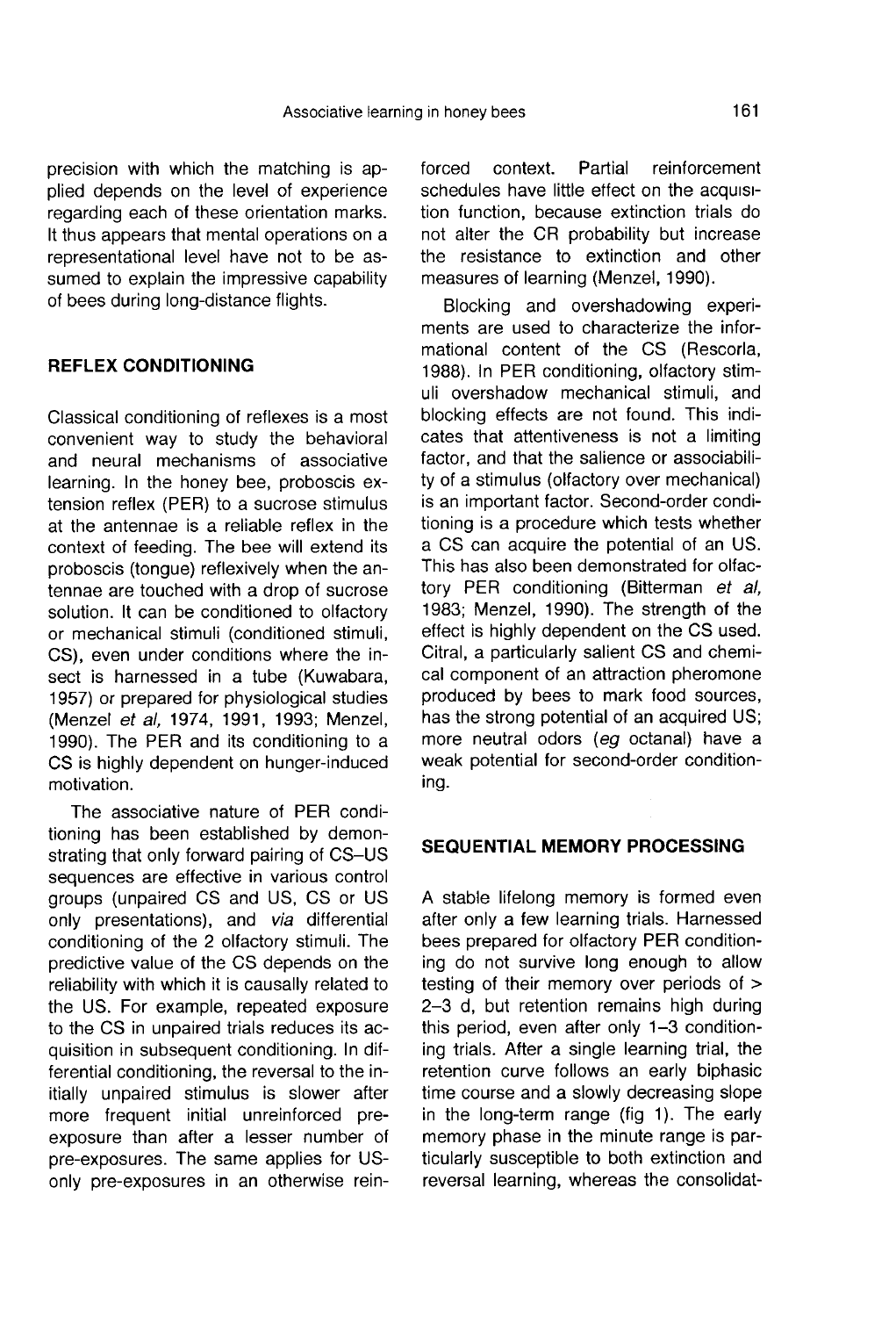

Fig 1. Time course of the response probability (CR, ordinate) to the CS (carnation odor) in 1 PER conditioning trial (curve: 1 CT) or 1 PER sensitization trial (curve: 1 ST). In the case of conditioning, each bee was conditioned by a forward pairing of CS and US at time zero. The bee was tested once at one of the indicated time intervals (abscissa) by presenting the CS alone. The curve gives the results for 921 animals. Similarly, in the case of a 1-trial sensitization, each bee was stimulated with sucrose at the antennae and the proboscis for 2 s, and then tested for its response to carnation odor once at any of the intervals indicated on the abscissa (2057 insects tested). Sp on the ordinate indicates the spontaneous response level of all test animals 10 min before the conditioning or sensitization trial. The dotted curve indicates the associative component and is derived by subtracting the 1 ST curve from the 1 CT curve.

ed memory is much more resistant. The sensitizing effect of the appetitive stimulus (sucrose solution) overlaps with the early high response level, indicating that, at least in PER conditioning, the nonassociative memory initiated by the US contributes substantially to the response probability immediately after the single learning trial (fig 1). The specific associative memory increases slowly over 5-7 min; thus consolidation is a purely associative process (Menzel et al, 1991). Genetic lines of bees with poor learning performance lack the typical biphasic retention function, and are poor in both the early nonassociative component and the associative consolidation (Brandes et al, 1988; Brandes and Menzel, 1990).

Amnestic treatments (cooling, narcosis, weak electroconvulsive brain stimulation (EBS)) erase the memory trace if applied within minutes of the single-trial learning.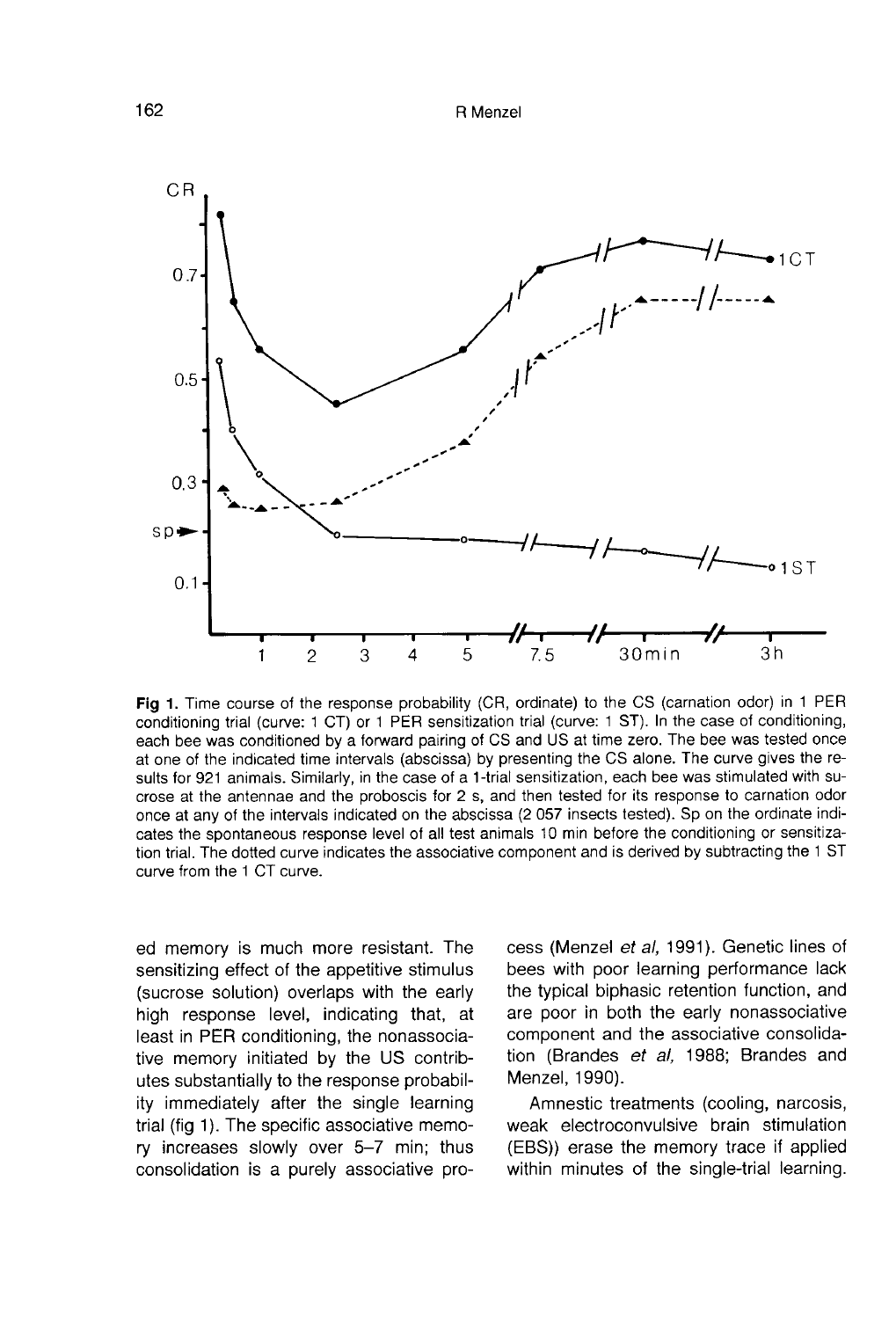Several trials within a minute or longer time intervals after a single trial render the memory trace immune to amnestic treatment. The time course of retrograde amnestic sensitivity is independent of the kind of learning (operant color learning, olfactory PER-conditioning), but depends on the structure of the brain to which the treatment is applied. Local cooling of the peripheral olfactory neuropile (antennal lobes) within 1 min after the learning trial causes retrograde amnesia in the treated input side only (fig 2). In contrast, cooling of the central processing neuropile (mush room bodies) initiates retrograde amnesia with a longer time course which is similar to that caused by cooling the whole insect, and the effect is not limited to the treated side of the brain (Menzel et al, 1974; Erber et al, 1980).

The model arising from these results localizes the specific associative components of the olfactory memory trace in a prominent structure of the insect brain, the mushroom bodies, and the nonassociative memory in the antennal lobes (sensory components) with its direct connections to<br>the suboesophageal ganglion (SOG), suboesophageal ganglion where the motor components are localized (fig 3). Such a model is supported by findings on structural brain mutants of Drosophila: mutants with distorted or miniature mushroom bodies are able to orient normally to olfactory stimuli, but lack the capacity for olfactory learning (Heisenberg et al, 1985). Because the reflex pathway of the PER in bees is based on a direct connection between sucrose receptors on the antenna and motoneurons which run via the antennal lobes and the SOG, the neurons connecting the mushroom bodies run parallel to the reflex pathway. Consequently, associative memory does not appear to be a property of the reflex pathway, but rather of a parallel pathway. Therefore, nonassociative (sensitization) and associative memory components may be separat-



Fig 2. Time courses of the retrograde amnestic effects induced by local cooling of different brain structures after a single olfactory conditioning trial. The insects were conditioned at time zero, and the cooling of the respective structures was performed at the time intervals indicated on the abscissa. Cooling (1–5 °C) lasted only for a few s. The insects were tested for their response to the  $CS \geq 20$  min later. Four paired structures were cooled selectively, the antennal lobes  $(A -$ L), the calyces of the mushroom bodies (C), the  $\alpha$ -lobes of the mushroom bodies ( $\alpha$ -L) and the lateral protocerebral regions (LP). Cooling of the LP did not induce an amnestic effect. However, this does not exclude the possibility that the output regions in the LP are involved in memory processing and storage, because the protocerebral output neuropile lies deep in the brain and may not be reached by local cooling from the front. The time courses for the other 3 brain regions differed markedly. Cooling of the entire insect induced a time course of retrograde amnesia very similar to that induced by cooling the calyces (after Menzel et al, 1991). L: lobula; M: medulla; Mo: median ocellus.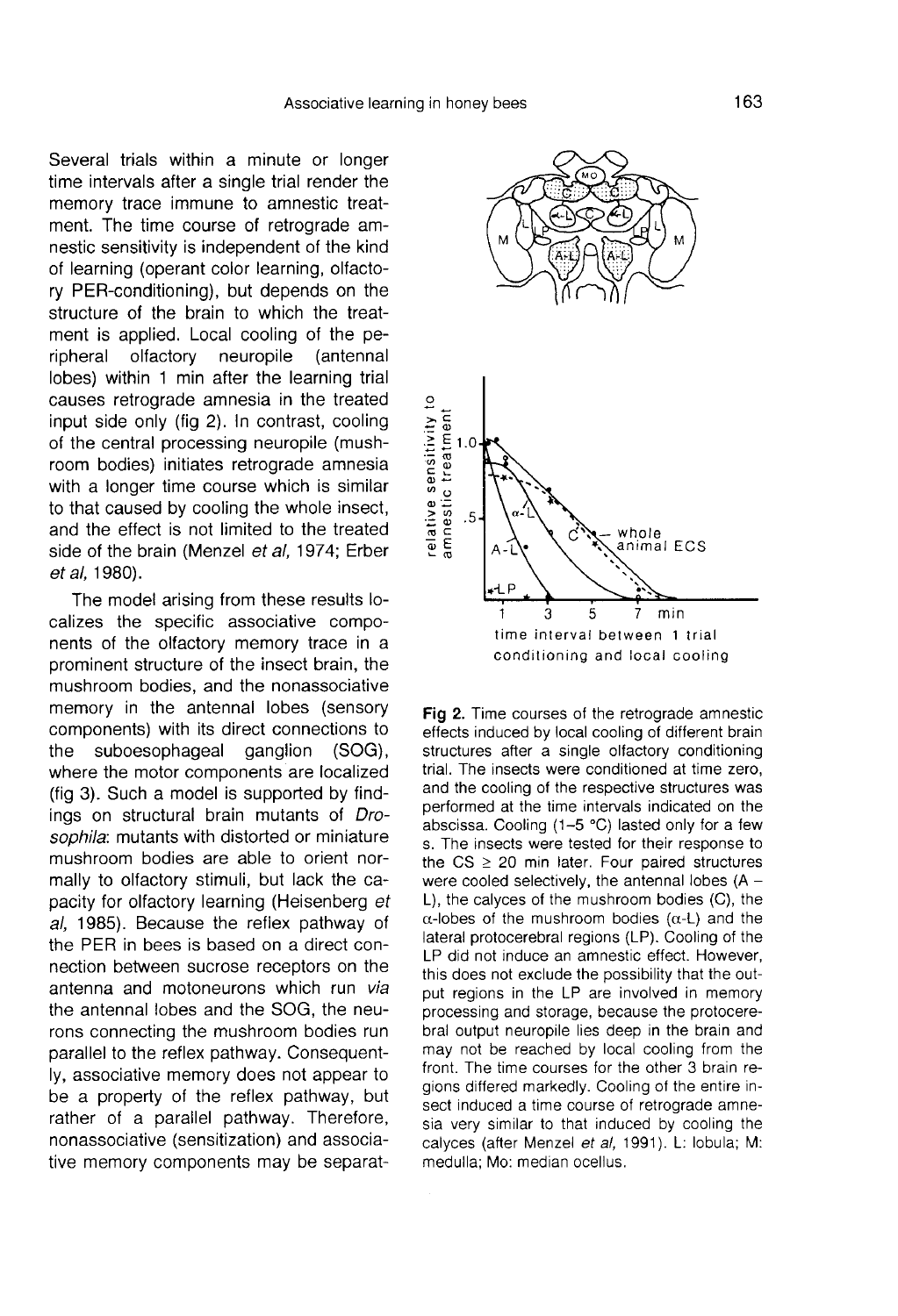

Fig 3. A model of the memory dynamics and localization in the bee brain. The shaded area in the upper graph indicates the non-associative memory induced by the sensitizing effect of the sucrose stimulus (US) alone. STM: short-term memory; ITM: intermediate-term memory; LTM: long-term memory; CT: conditioning trial (at time zero); MB: mushroom body; AL: antennal lobe; LP: lateral protocerebrum; VG: visual ganglia (medulla, lobula).

ed into 2 parallel structures (Menzel et al, 1991).

#### LOCALIZATION OF MEMORY

The concept of functionally and anatomically separated memory traces is supported by single cell recordings. Sucrose (US) induces sensitization effects in neurons at all levels, eg intrinsic antennal lobe neurons, relay neurons to the mushroom lobes, projection neurons from the mush-

room bodies to the ganglia in the ventral cord, SOG neurons, intrinsic premotor and motorneurons. Correlates of associative memory are found in neurons downstream from the neurons of the central brain. Mushroom body extrinsic neurons have some properties which are compatible with the neural plasticity underlying associative learning. They are multimodal, have longlasting stimulus after-effects which outlive a stimulus by many seconds and change their response properties in an associative learning situation (Erber et al, 1987). Recently, a single mushroom body extrinsic neuron, the PE1 neuron, has been characterized in great detail. It changes its reponse behavior to a forward-paired odor but not to a backward-paired odor during<br>differential conditioning (Mauelshagen, differential conditioning (Mauelshagen, 1990, 1993). Thus, specific properties of associative learning are represented at the level of a single identified neuron, the PE1 neuron. These results can be used to support the notion that the mushroom bodies are specificially involved in associative learning. However, it was found that the response changes induced in the PE1 by forward pairing of an odor with sucrose stimulation does not last longer than a few minutes. Since memory lasts for days, it is tempting to conclude that the neural substrate of memory is restructured in such a way that brain regions other than the mushroom bodies (eg the lateral protocerebrum) are involved in storing the longterm memory trace. Another possibility may be that the neural circuity intrinsic to the mushroom bodies may be restructured in such a way that other extrinsic neurons become responsible for the retrieval of the memory.

# **CONCLUSIONS**

The effective learning behavior of honey bees in the context of feeding and the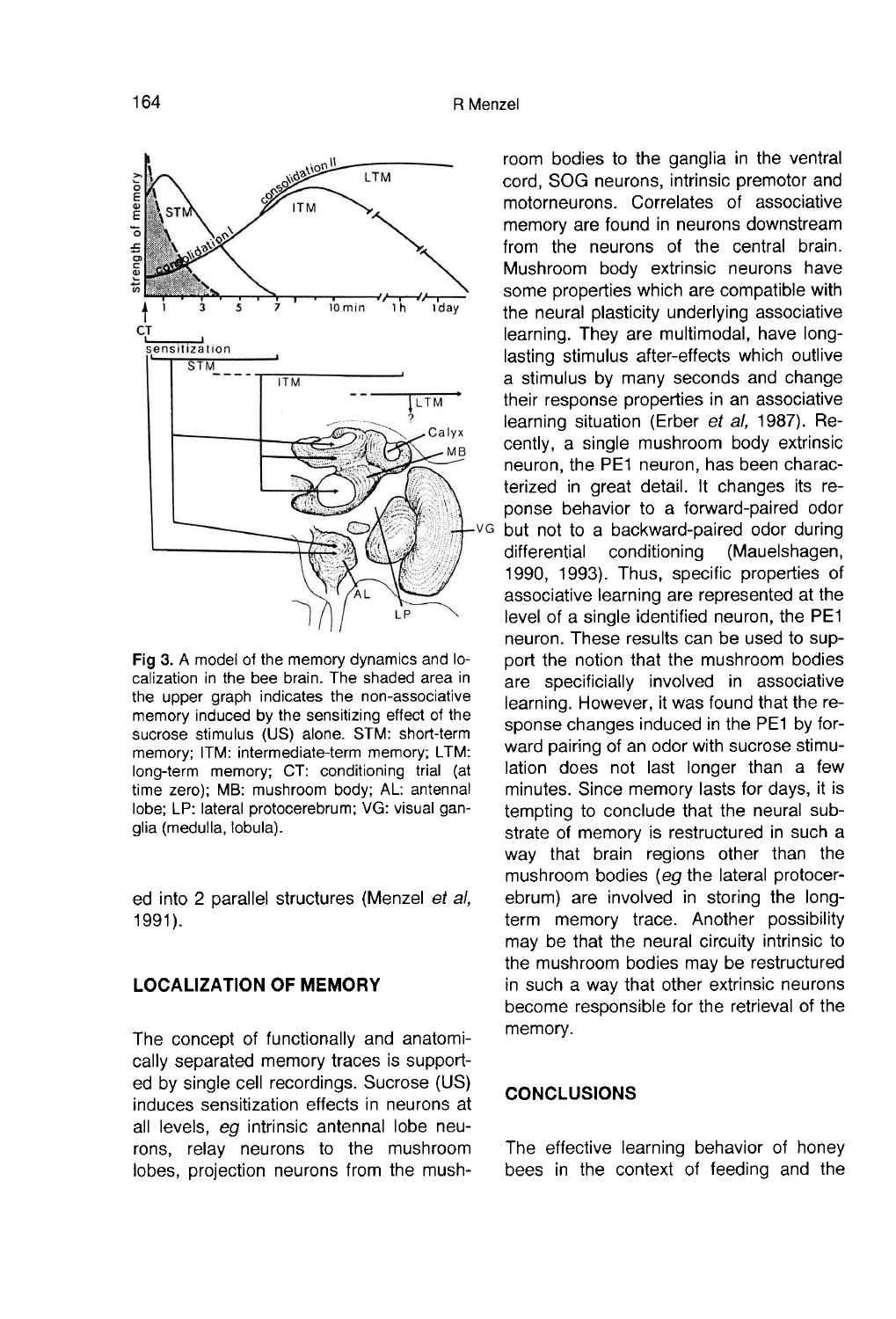clear separation between memory processes have helped us to approach basic questions in memory research. The results on the location of the olfactory memory engram in the bee brain provides a working hypothesis, which localizes different forms of behavioral plasticities and the sequential memory phases in different regions of the brain. In essence, the hypoth-<br>esis states that transient and nonstates that transient and nonassociatively modifiable pathways run parallel to pathways modified by associative learning processes. Pathways, including the mushroom bodies, are considered to change their properties, specifically during associative memory formation, whereas direct connections between the sensorymotor centers or the sensory neuropile of the antennal lobes alone do not contain all the necessary components for an associative memory trace.

Over many decades research on honey bees has contributed substantially to the solution of basic problems of ethology, sensory physiology and neurophysiology, quite apart from the important contributions it has made to sociobiology, ecology and genetics. It is hoped that the methodological advances in neurophysiology and biochemistry will even further increase the importance of this fascinating species for neurobiological research.

Résumé — L'apprentissage associatif chez l'abeille, Apis mellifera L. Une vue d'ensemble du comportement d'apprentissage des abeilles est présentée dans le cadre du comportement de butinage. Deux types d'apprentissage sont distingués : l'apprentissage latent (ou par observation) et l'apprentissage associatif. L'apprentissage latent, dont les mécanismes sont encore très mal connus, joue un rôle important dans l'orientation spatiale et la communication par les danses. Il n'y a pas de rapport spatio-temporel avec des stimuli de récompense. En particulier, aucune dépendance quantitative des caractéristiques d'un éventuel stimulus externe de récompense n'a pu encore être mise en évidence pour cette forme d'apprentissage. Une série de paradigmes bien établis a été utilisée pour<br>étudier le conditionnement opérant conditionnement d'abeilles volant librement et le conditionnement classique d'abeilles immobilisées. Le conditionnement olfactif d'abeilles immobilisées est une méthode particulièrement utile pour suivre la formation de la mémoire à long terme. Elle montre que la mémoire passe par des phases séquentielles qui se différencient par leur sensibilité à la perturbation et la contribution de différentes régions du cerveau. Nos connaissances actuelles sont résumées dans un modèle (fig 3), qui suppose que les composantes fortement non associatives, qui émanent du stimulus inconditionnel (solution sucrée), déterminent la première phase de mémorisation et sont principalement localisées dans le lobe antennaire. Les phases de mémorisation associative se distinguent par leur sensibilité à l'amnésie et par le rôle que jouent les actes répétés d'apprentissage. La phase sensible à la perturbation est principalement attribuée aux corps pédonculés. On suppose que le protocérébron latéral participe également à la mémoire stable, à long terme. L'organisation et la localisation de la mémoire de longue durée sont particulièrement incertaines. Les résultats présentés montrent que l'abeille convient à merveille aux études qui visent à expliquer les bases neuronales de l'apprentissage et de la mémoire.

Apis mellifera L / apprentissage / conditionnement olfactif / mémoire / protocérébron / corps pédonculés

Zusammenfassung — Assoziatives Lernen bei Honigbienen. Das Lernverhalten von Bienen im Kontext ihres Futter-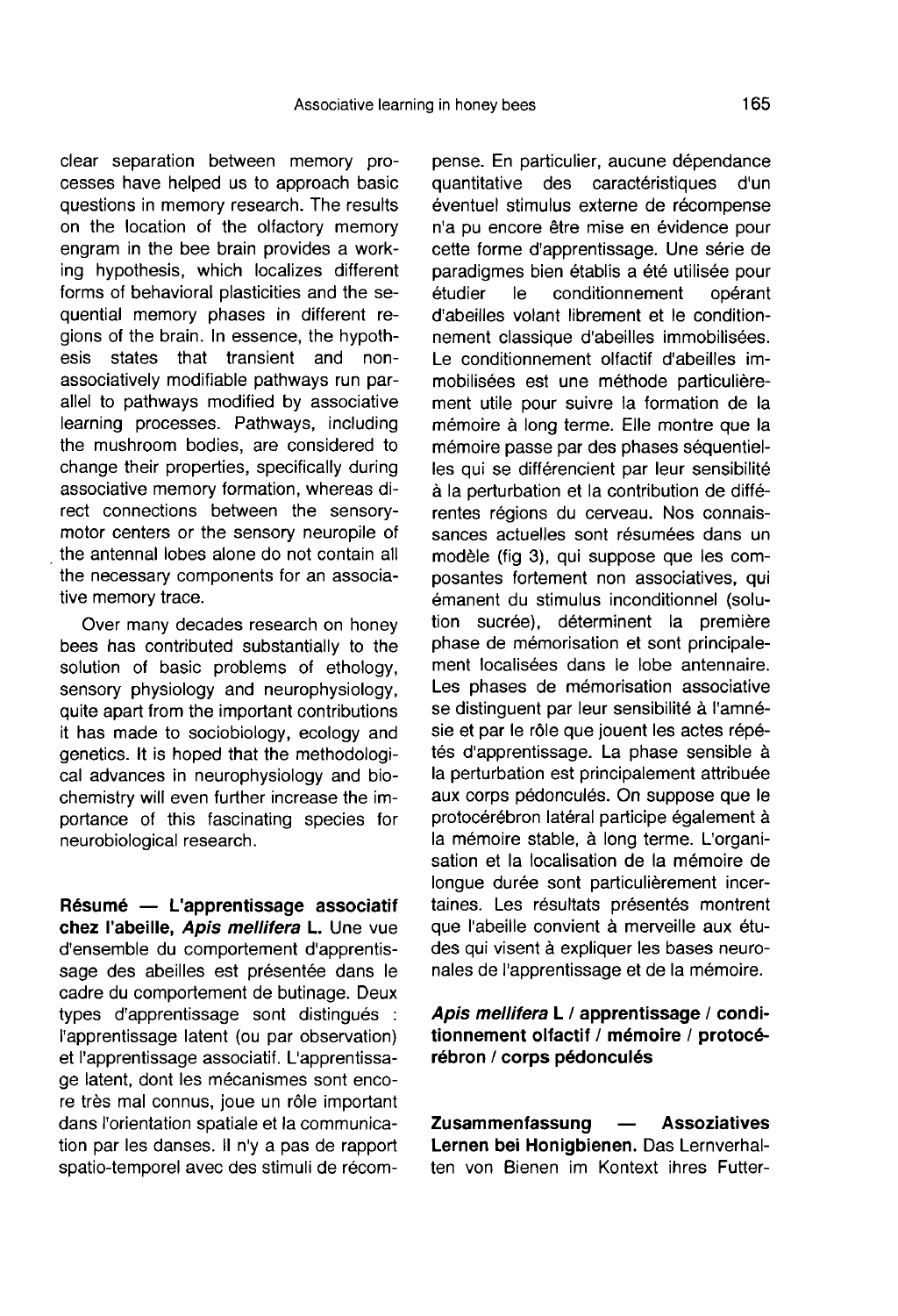Sammelverhaltens wird übersichtsartig dargestellt. Zwei generelle Formen von Lernen werden unterschieden : Das latente (oder beobachtende) Lernen und das assoziative Lernen. Für das beobachtende Lernen sind die Mechanismen noch recht wenig bekannt. Es spielt bei der Raumorientierung und bei der Tanzkommunikation eine wichtige Rolle. Ein strenger zeitlich-räumlicher Bezug zu belohnenden Stimuli besteht nicht. Insbesondere wurde für diese Form des Lernens noch keine quantitative Abhängigkeit von den Eigenschaften eines möglichen externen belohnenden Stimulus nachgewiesen. Das assoziative Lernen wurde dagegen sehr genau untersucht. Eine Reihe von Standardprozeduren wurden verwendet, um das operante Lernen von frei fliegenden Tieren und die klassische Konditionierung von fixierten Tieren zu studieren. Vor allem die olfaktorische Konditionierung von fixierten Tieren erwies sich als sehr hilfreiche Prozedur, um die Bildung eines langzeitigen Gedächtnisses zu verfolgen. Es zeigte sich, daß das Gedächtnis sequentielle Phasen durchläuft, die sich hinsichtlich ihrer Störanfälligkeit und der Beteiligung verschiedener Regionen im Gehirn unterscheiden. Unsere bisherige Kenntnis wird in einem Modell zusammengefaßt (Abb 3) das annimmt, daß die starken nicht assoziativen Komponenten, die vom unkonditionierten Stimulus (Zuckerlösung) ausgehen, die früheste Gedächtnisphase bestimmen und vorwiegend in den Antennalloben lokalisiert sind. Die assoziative Gedächtnisphasen unterscheiden sich in ihrer Empfindlichkeit für amnestische Einwirkungen und der Rolle, die wiederholte Lernakte spielen. Die störanfällige Phase wird bevorzugt den Pilzkörpern zugeschrieben. Für die stabile, langzeitige Gedächtnispha se wird eine zusätzliche Beteiligung des<br>laterale Protocerebrums angenommen. laterale Protocerebrums Besonders unsicher ist die Organisation und Lokalisation des langandauernden

Gedächtnisses. Die dargestellten Ergebnisse zeigen, daß die Honigbiene sich ausgezeichnet für Studien eignet, die auf die Aufklärung der neuronalen Grundlagen von Lernen und Gedächtnis zielen.

#### Lernen / olfaktorische Konditionierung / Gedächtnis / Protocerebrum / Pilzkörper

#### **REFERENCES**

- Bicker G, Menzel R (1989) Chemical codes for the control of behaviour in arthropods. Nature 337, 33-39
- Bitterman ME (1988) Vertebrate-invertebrate comparisons. NATO ASI Series-Intell. Evol Biol 17, 251-275
- Bitterman ME, Menzel R, Fietz A, Schäfer S (1983) Classical conditioning of proboscis extension in honeybees (Apis mellifera). J Comp Psychol 97, 107-119
- Brandes C, Menzel R (1990) Common mechanisms in proboscis extension conditioning and visual learning revealed by genetic selection in honey bees (Apis mellifera capensis). J Comp Physiol A 166, 545-552
- Brandes C, Frisch B, Menzel R (1988) Timecourse of memory formation differs in honey bee lines selected for good and poor learning. Anim Behav36, 981-985
- Cartwright BA, Collett TS (1983) Landmark learning in bees — experiments and models. J Comp Physiol 151, 521-543
- Collett TS, Kelber A (1988) The retrieval of visuo-spatial memories by honeybees. J Comp Physiol 163, 145-150
- Erber J (1978) Response characteristics and after effects of multimodal neurons in the mushroom body area of the honey bee. Physiol Entomol 3, 77-89
- Erber J (1981) Neural correlates of learning in the honeybee. Trends Neurosci 4, 270-272
- Erber J, Mashur T, Menzel R (1980) Localization of short-term memory in the brain of the bee, Apis mellifera. Physiol Entomol 5, 343-358
- Erber J, Homberg U, Gronenberg W (1987) Functional roles of the mushroom bodies in insects. In: Arthropod Brain: Its Evolution,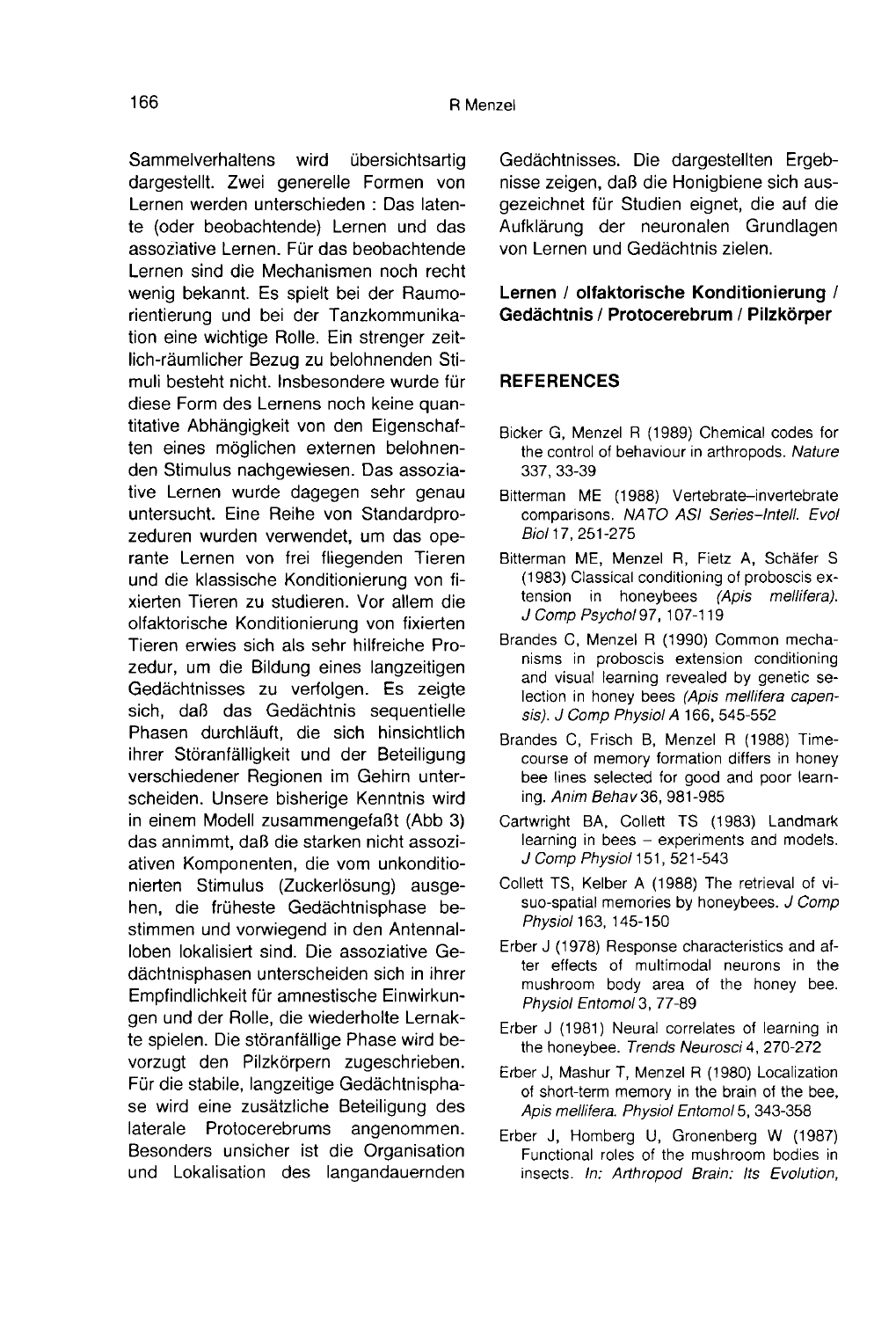Development, Structure and Functions (Gup-<br>ta AP, ed) John Wiley and Sons, New York, 485-511

- Frisch K von (1967) The Dance Language and Orientation of Bees. Harward Univ Press, Cambridge, MA
- Gould JL (1984) The natural history of honey bee learning. In: The Biology of Learning (Marler P, Terrace H, eds) Springer, Berlin, 149-180
- Gould JL (1986a) The locale map of honey bees: do insects have cognitive maps? Science 232, 861-863
- Gould JL (1986b) The biology of learning. Annu Rev Psychol 37, 163-192
- Gould JL, Marler P (1984) Ethology and the natural history of learning. In: The Biology of Learning. Dahlem Konferenzen Berlin (Marler P, Terrace HS, eds) Springer, 47-74
- Gronenberg W (1986) Physiological and anatomical properties of optical input-fibres to the mushroom body in the bee brain. J Insect Physiol 32, 695-704
- Grossmann KE (1973) Continuous, fixed-ratio and fixed-interval reinforcement in honey bees. J Exp Anal Behav 20, 105-109
- Hammer M (1991) A ventral unpaired median<br>(VUM)-neuron of the suboesophageal ganglion mediates the reinforcer function of the US in olfactory conditioning of the honeybee. In: Synapse, Transmission, Modulation. Proc 19th Neurobiol Conf Göttingen (Penzlin H, Elsner N, eds) Thieme, Stuttgart, 29
- Heisenberg M, Borst A, Wagner S, Byers D (1985) Drosophila mushroom body mutants are deficient in olfactory learning. J Neurogenet 2, 1-30
- Kuwabara M (1957) Bildung des bedingten Reflexes von Pavlovs Typus bei der Honigbiene, Apis mellifica. J Fac Sci Hokkaido Univ Ser VI Zool 13, 458-464
- Lehrer M (1991) Bees which turn back and look. Naturwissenschaften 78, 274-276
- Lindauer M (1955) Schwarmbienen auf Wohnungssuche. Z Vgl Physiol 37, 263-324
- Lindauer M (1959) Angeborene und erlernte Komponenten in der Sonnenorientierung der Bienen. Z Vgl Physiol 42, 43-62
- Lindauer M (1967) Recent advances in bee communication and orientation. Annu Rev Entomol 12, 439-470
- Mauelshagen J (1991) Response changes in the PE1-neuron during differential olfactory conditioning of the honeybee. In: Synapse, Transmission, Modulation. Proc 19th Neurobiol Conf Göttingen. Thieme (Penzlin H, Elsner N, eds) Stuttgart, p 273
- Mauelshagen J (1993) Neural correlates of olfactory learning in an identified neuron in the honey bee brain. J Neurophysiol 69 (2), 609-625
- Meineke H (1978) Umlernen einer Honigbiene zwischen gelb- und blau-Belohnung im Dauerversuch. J Insect Physiol 24, 155-163
- Menzel R (1967) Untersuchungen zum Erlernen von Spektralfarben durch die Honigbiene (Apis mellifica). Z Vgl Physiol 56, 22-62
- Menzel R (1968) Das Gedächtnis der Honigbiene für Spektralfarben. I. Kurzzeitiges und langzeitiges Behalten. Z Vgl Physiol 60, 82-102
- Menzel R (1969) Des Gedächtnis der Honigbiene für Spektralfarben. II. Umlernen und Mehrfachlernen. Z Vgl Physiol 63, 290-309
- Menzel R (1983) Neurobiology of learning and memory: the honey bee as a model system. Naturwissenschaften 70, 504-511
- Menzel R (1984) Biology of invertebrate learning (Group report). In: The Biology of Learning. Dahlem Konferenzen Berlin (Marler P, Terrace HS, eds) Springer, Berlin, 249-270
- Menzel R (1985) Learning in honey bees in an ecological and behavioral context. In: Experimental Behavioral Ecology (Hölldobler B, Lindauer M, eds) Gustav Fischer, Stuttgart, 55- 74
- Menzel R (1989) Bee-havior and neural systems and behavior course. In: Neural Systems and Behavior (Carew TJ, Kelley D, eds) AR Liss Publ Co, New York, 249-266
- Menzel R (1990) Learning, memory and cognition in honey bees. In: Neurobiology of Comparative Cognition (Kesner RP, Olten DS, eds) Erlbaum Inc, Hillsdale, NJ, 237-292
- Menzel R, Erber J, Masuhr T (1974) Learning and memory in the honeybee. In: Experimental Analysis of Insect Behaviour (Barton-Browne, L, ed) Springer, Berlin, 195-217
- Menzel R, Michelsen B, Rüffer P, Sugawa M (1988) Neuropharmacology of learning and memory in honey bees. In: Synaptic Transmission and Plasticity in Nervous Systems (Herting H, Spatz HC, eds) Springer, Berlin, 335-350.